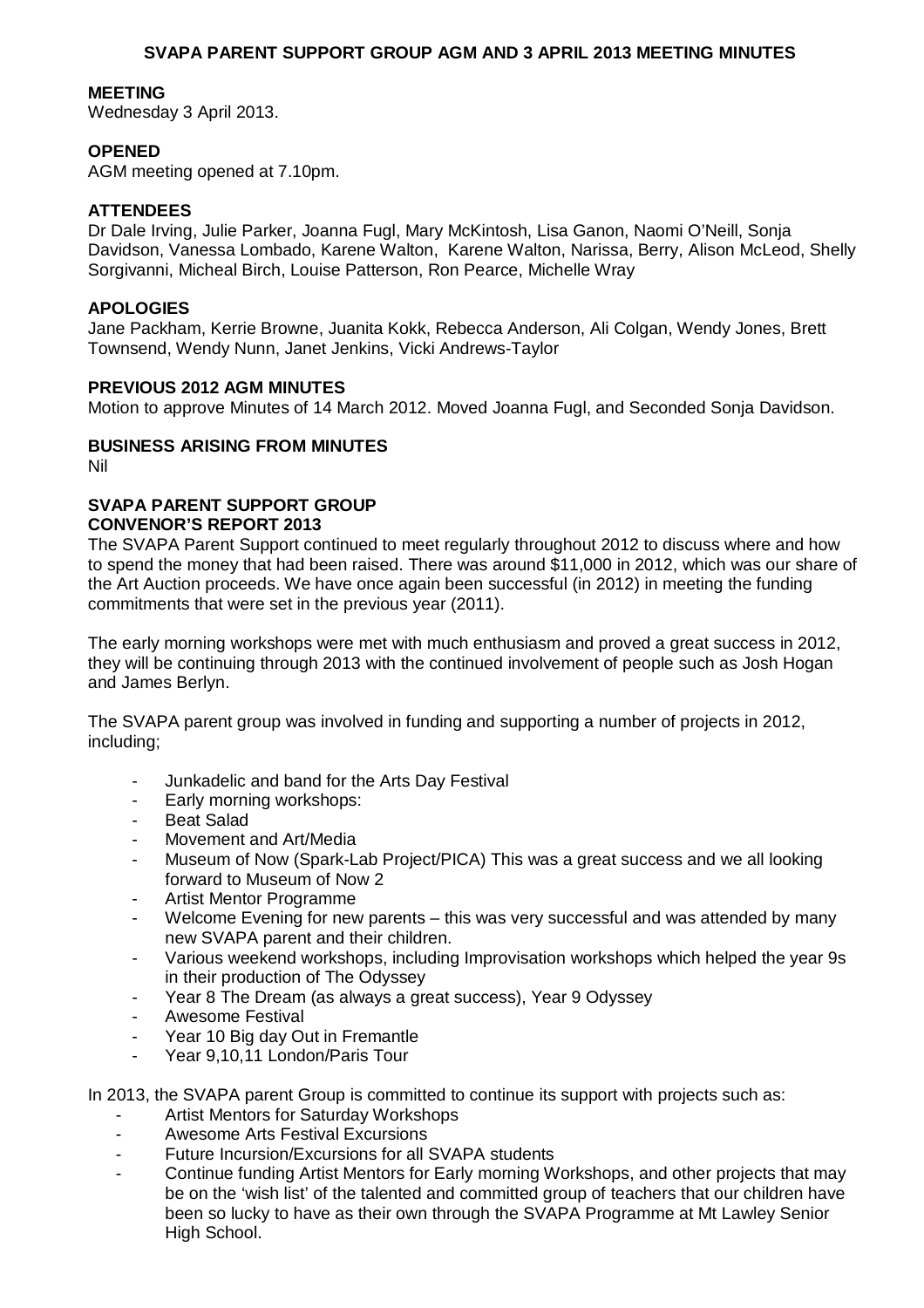With the support of the SVAPA Parent Support Group and staff at Mt Lawley Senior High School we can look forward to another interesting, exciting and motivating year in 2013.

Julie Parker Convenor 2012

#### **SVAPA PARENT SUPPORT GROUP TREASURER'S REPORT APRIL 3 2013**

In 2012 the Mt Lawley Senior High School Community Art Auction raised \$23,255 after costs. This resulted in \$11,627.50 for SVAPA and the same amount for the Music Group.

In June 2012 an account for SVAPA/Art Auction was opened with Bendigo Bank to provide an eftpos machine for the night of the auction.

Income from sales of the artworks and the income cheques were processed through this Bendigo account.

SVAPA workshops, incursions/excursions and events for second half of 2012 were financed out of SVAPA's share of the 2012 Art Auction income and paid out of the Bendigo account.

The old SVAPA bank account with the Commonwealth Bank is still in operation. The SVAPA Treasurer is working with the P&C Treasurer to consolidate the two accounts into one a Bendigo Bank.

There remain complications with the Commonwealth Bank, namely the continuing monthly charge of \$54.50 for a non-existent eftpos machine. We anticipate the erroneous charges will be refunded when the account is closed in 2013.

| Commonwealth Bank Balance as at 25 December 2012                                                                | \$11,947.45              |
|-----------------------------------------------------------------------------------------------------------------|--------------------------|
| Bendigo Bank Balance as at 6 December 2012<br>Less unpresented cheque number 25 for \$180.00, available balance | \$5,321.01<br>\$5,141.01 |
| Total available funds as at 31 December 2012                                                                    | \$17,088.46              |

Johanna Fugl SVAPA Support Group Treasurer

#### **ELECTION OF NEW COMMITTEE FOR 2013**

Convenor position declared vacant for 2013. Shelly Sorgivanni volunteered to share the position with Julie Parker for 2013.

New committee for 2013

Convenor Julie Parker/Shelly Sorgivanni Moved Michelle Wray, Seconded Vanessa Lombado Secretary Michelle Wray Treasurer Joanna Fugl

All positions were passed unanimously.

**Thankyou to parents leaving SVAPA Parent Group this year for your time, attendance at meetings, fundraising and contributions that you have made to support the success of the SVAPA Programme.** 

#### **GOALS FOR 2013**

- 1. Continue to fundraise with Art Auction as main focus.
- 2. Continue funding Workshops and Arts Experiences for SVAPA students

#### **CLOSED** Meeting closed at 7.30pm.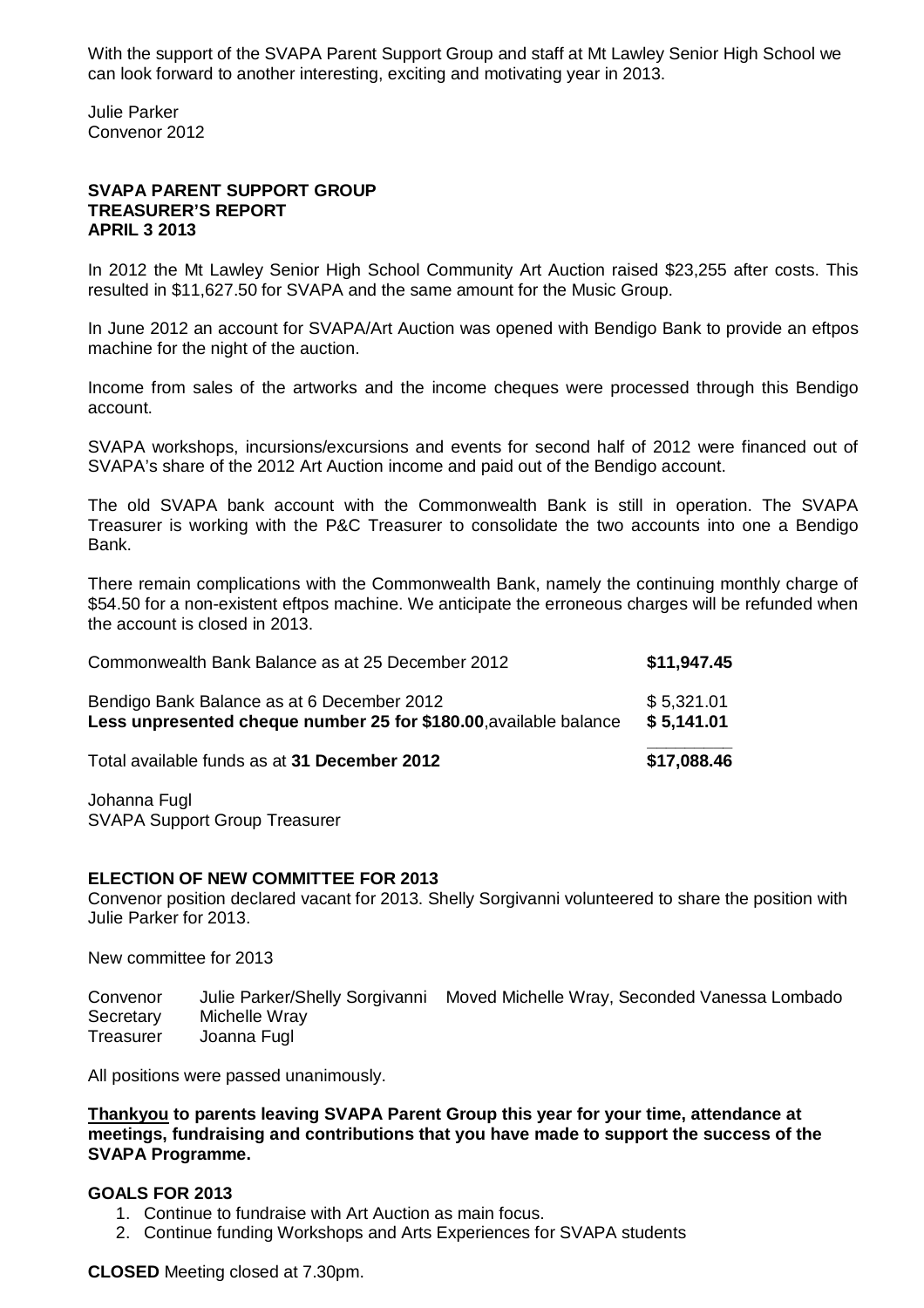# **OPENED**

General meeting opened at 7.30pm.

# **ATTENDEES**

As per AGM

# **APOLOGIES**

As per AGM

# **PREVIOUS MINUTES**

Motion to approve Minutes of 27 February 2013. Moved Sonja Davidson, Seconded Vanessa Lombado.

# **BUSINESS ARISING FROM MINUTES**

Nil

# **DR DALE IRVING'S REPORT**

1 SVAPA Production (Bullying 'Debate'): moved production date 3-6 August. This allows time to devise and fully plan the event. Term 2 will focus our energies. Looking at the Art Space top of William Street (\$500 approx.) as a flexible space to create the environment (lighting, structures).

Need parent input and help.

- o Bumping into the space 2/3 August; building/erecting/painting
- $\circ$  Supper in the burger van parent experts to create hot food and drinks to share and chat with cast in the cold winter night!
- o Transporting SVAPAlings to and fro
- o I need to revamp James' times and therefore payments and keep within the \$9,600- \$10,000 range. His Early Classes are part of the budget for Early Classes: James Berlyn and Josh Hogan for Term 1 and 2.
- o Bringing in lighting artist as the other practitioner (Saturday Workshop Budget) Lighting as Visual Art!

James will endeavour to attend the next SVAPA Parent Group Meeting 22 May 2013.

- 2 A *Midsummer Night's Dream* 13/14 May and matinee for students on 15 May. Teachers always appreciate the SVAPA Parent Supper each night – could even be as interval to allow student to change over – will check with Natalie and Moya.
- 3 A *Midsummer Night's Dream*: choreographer, Taryn Gill, to help with final rehearsals. 2 hours. From \$150-\$200.
- 4 Brochure /Booklet to advertise the whole year's SVAPA and Drama (and other Arts) activities
- 5 Arts' Festival Day went well and Principal says ne backs its continuation even though some students went home, with notes from parents. (It would be nice to turn that around so that students and parents supported the artistic aspect of the school. How might SVAPA Parent help to change the culture?).

# **TREASURER'S REPORT**

Refer to report in AGM minutes.

# **ART AUCTION REPORT**

MLSHS SVAPA Meeting 3 April 2013 Lawley Art Auction update

10<sup>th</sup> year of Art Auction, a total of 833 artworks have been offered for sale with 630 (76%) being sold. The total value of the sales is \$340,000. This has pumped over \$143,000 into the Music and Arts.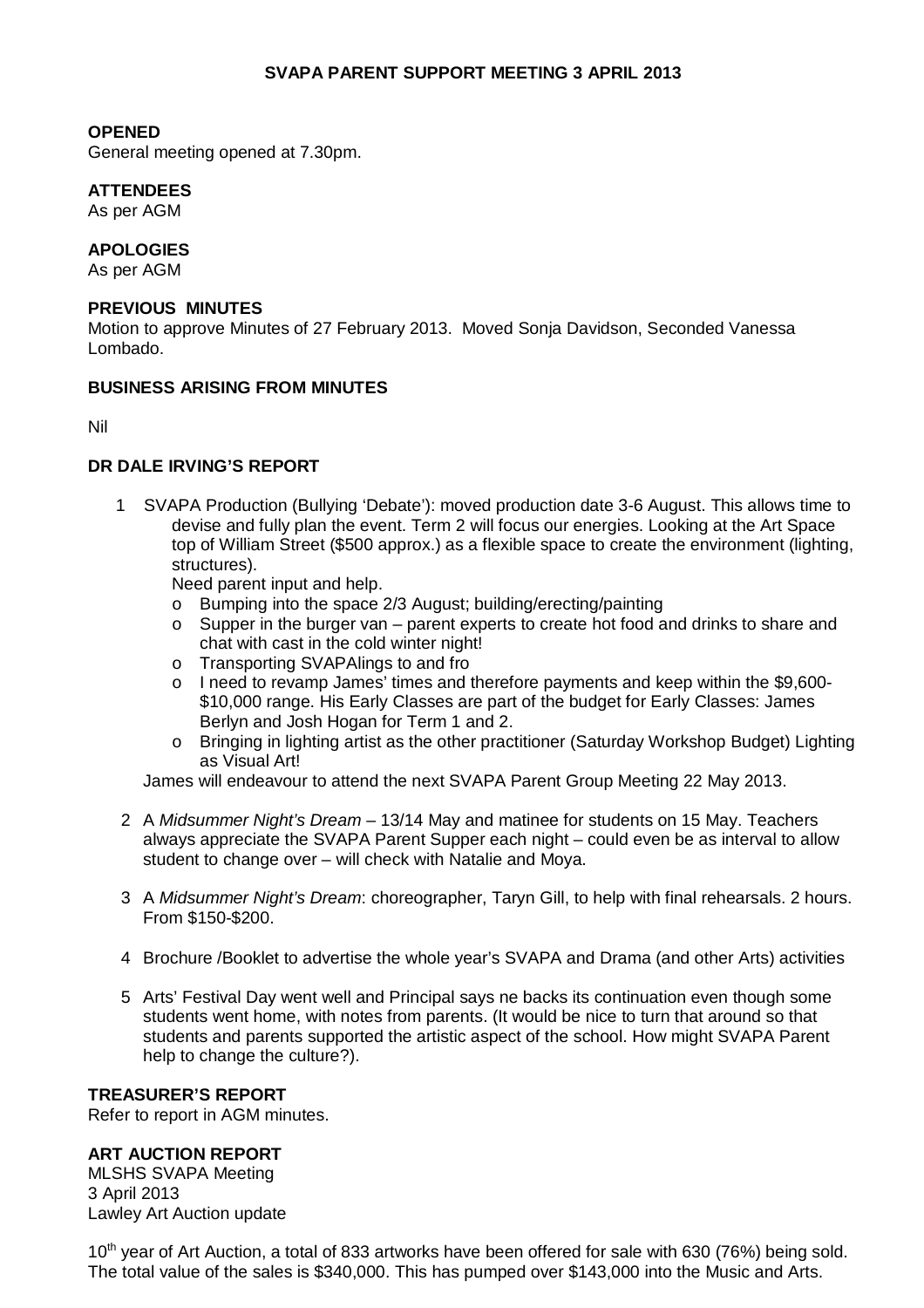New committee is fun and well attended. All committee positions have been filled. Thanks to parents of students no longer at Mt Lawley who have chosen to be part of this years Auction, Sue Faranda, John Pryor, Terry Fay, Moss & Noni Johnson – their help and advice is invaluable.

Thank you to the school community for their support, English Department for sharing their space for storage and on the night, Decaf for allowing us to store desks on the night, cleaners who will attend to English dept early on auction weekend and leave their trolley so we can leave the area as we find it. Mr Butcher for his opening address. Music Dept for organising ensembles. SVAPA for organising students for parking, food, and art display. Art dept for organising student art work for display and sale.

There has been an excellent transfer of information from the previous committee. We have a fabulous timeline to follow, and we are tracking well.

We are planning an Arts bbq for the  $17<sup>th</sup>$  April. Invitations to go SVAPA and music families. We see this an opportunity to appreciate the creative work from the art/music department and to share the experience of the Auction, our major fundraising event. We hope to chat about the different ways families can get involved, sponsorship, volunteering, considering purchasing a piece of art, as well as showcasing how the departments use the wonderful fundraising dollars.

Sonja Davidson Art Auction Committee

# **GENERAL BUSINESS**

- 1 Art Auction committee will have planned an Art Auction BBQ 17 April from 5.15pm to promote Art Auction Information and Participation from families of SVAPA and the Music Department. Dale will organise some Music for the event. Cost of BBQ and drinks to be paid by SVAPA and reimbursed after Art Auction from costs. Motioned by Michelle Wray, seconded Mary Macintosh.
- 2 Motion to approve funds up to \$200 for choreographer, Taryn Gill, to help with final rehearsals at 2 hours for Midsummers Night Dream Performance. Motioned by Michelle Wray, seconded Joanna Fugl.
- 3 SVAPA Production Ticket Sales \$15 (2x60x3) and money from proposed burger van during performances may contribute to fundraising for SVAPA funds.
- 4 Tour to be discussed next meeting.
- 5 Supper for Midsummers Night Dream Supper 14 and 15 May (some Year 10 parent may not be available because of WACE meeting). Parents are asked to provide a Supper Plate for students and audience for a gold coin donation. Tea, Coffee and Cordial will also be available. Karen Walton, Shellie Sorgivanni, Alison McLoud, Larissa Berry, Lisa Gannon, Michelle Wray have volunteered to be available over both nights. Performance Supper Checklist has been included to assist new parents with procedure, available provisions and equipment.
- 6 Arts Leadership position has been advertised and is now in process.

# **CLOSED**

Meeting closed at 8.20pm. The next SVAPA Parent Support Group meeting will be held Term 2, Wednesday 22 May 2013 at 7.00pm in the Tricycle Theatre – entrance via Learoyd Street Gate at the rear of the school.